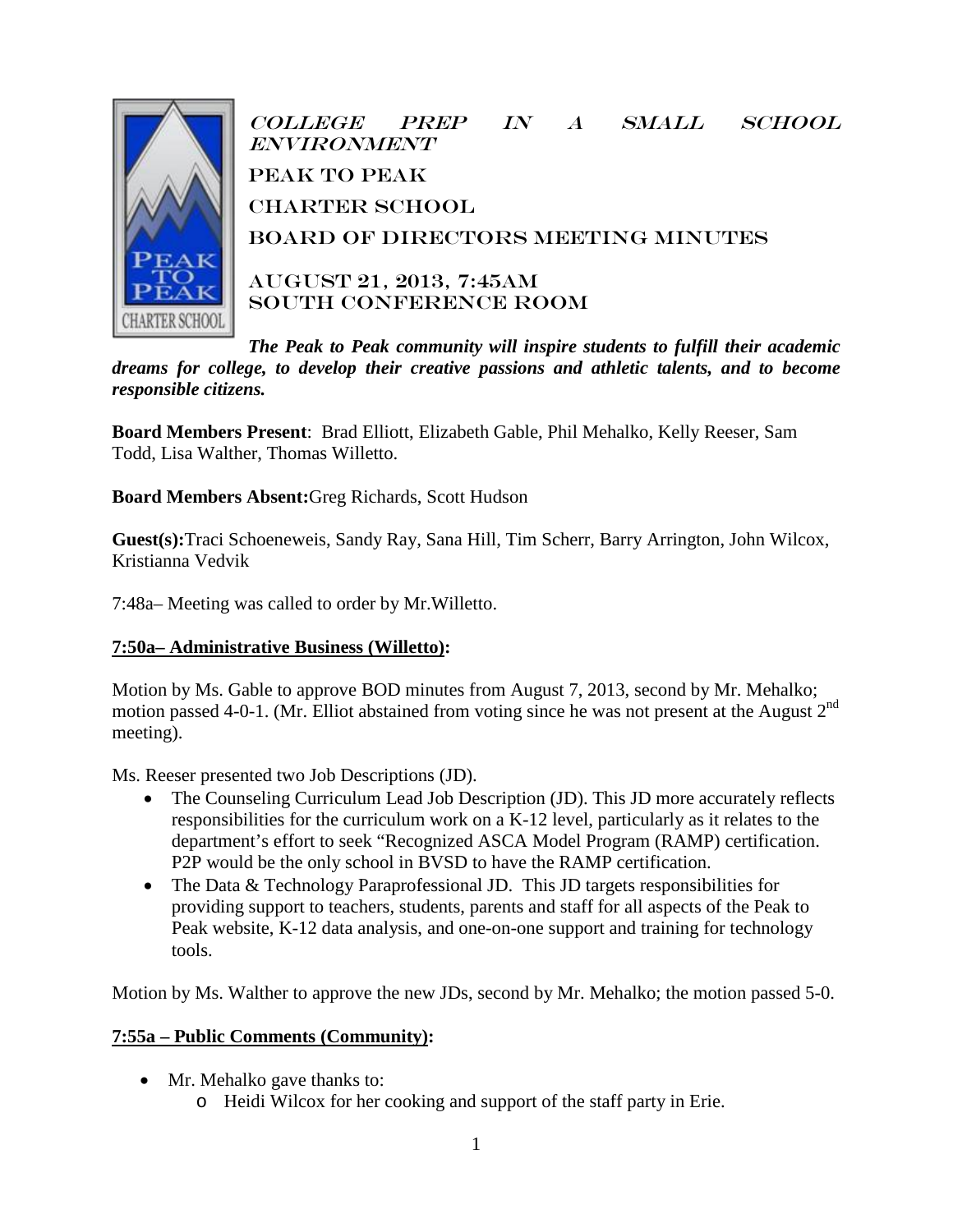- Ms. Gable gave thanks to:
	- o All the persons responsible for the Back to School night effort.
	- o Treccie and Mike Wengryn for their heartfelt talk at the welcome session of Back to School Night, about how they have volunteered and felt impacted by Peak to Peak during the many years they have been at the school – and encouraged everyone to volunteer as well.
- Ms. Reeser gave thanks to:
	- o John Wilcox for his efforts in setting up and distributing the new iPads.
	- o Traci Schoeneweis for all the things that she has done behind the scenes to get the school up and running.
- Mr. Todd gave thanks to:
	- o Sharon Noel for getting the food service up during payment and food services software transition.
- Mr. Wilcox gave thanks to:
	- o Everyone who came to Back to School night; there was great attendance. All the efforts by Kelly and all of the staff for getting the school ready on a technical level. It was challenging, but it all got done.
- Ms. Ray welcomed the new board members.
- Ms. Schoeneweis thanked the Community for patience with all the changes over the summer.
- Ms. Sara Hill expressed her concerns regarding the lunchroom food quality. She stated that she will be sending a letter to the Board addressing her concerns. Mr. Todd assured her that food quality is a priority for the school and offered to meet with her to address specifics.
- Mr. Wilcox gave thanks to:
	- o Sam Todd, Kelly Reeser and Barry Arrington for helping get through the solar project.
	- o Brad Elliott and Thomas Willetto for supporting a meeting with the solar contractors.
- Mr. Scherr gave kudos for the 4th grade team who were incredible at Back to School Night.
- Ms. Vedvik gave thanks to:
	- o Holly Ford and Amy Skinner for working over the summer to move the school finances forward.

### **8:05a Review of Colorado Sunshine Law and Board Best Practices with P2P Legal Counsel, Barry Arrington:**

Mr. Willetto introduced Peak to Peak's attorney Barry Arrington and discussed how he has supported P2P. Mr. Arrington provided a handout on the application of the Colorado Open Meetings and Open Records Law – also known as the Sunshine Law. Mr. Arrington briefed the Board on the following topics included in his handout:

- General Purpose of the Sunshine Law
- Definition of a meeting.
- Open Meeting Laws
- Differences Between Open Meetings and Noticed Meetings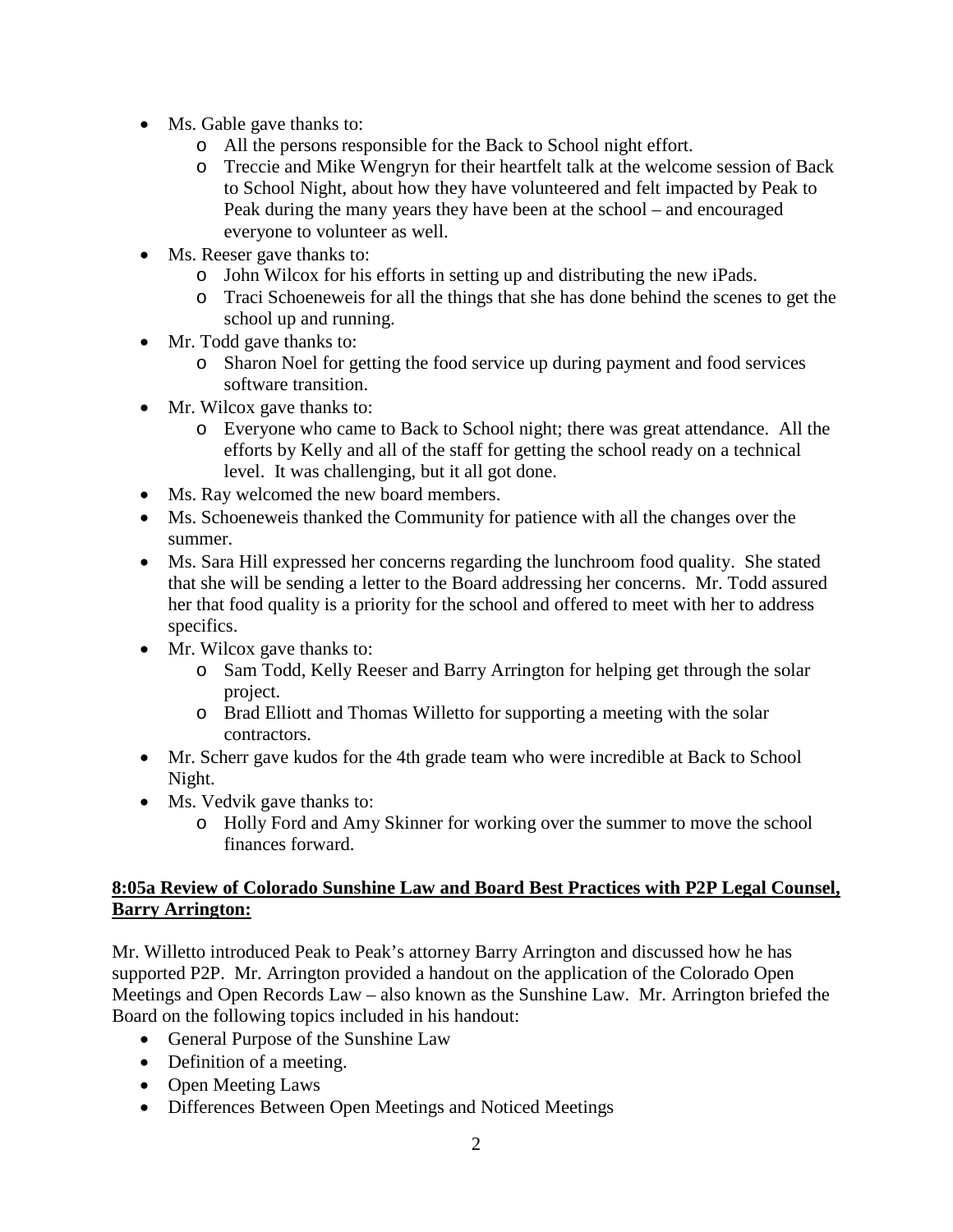- The law requiresall votes to be made in public.
- Sunshine Law requires the posting of Meeting notes.
- Minutes of Meetings
- Subjects for Executive Session.
- Minutes of Executive Session
- Sunshine List

### **8:39a Update on RAMP accreditation**

Ms. Reeser discussed the progress being made in the "Recognized ASCA Model Program" (RAMP) accreditation process. The application is in process and requires the need to setup a RAMP advisory panel. This will require two board members to be present at 2 RAMP meetings per year. The Board will elect two members to the RAMP advisory panel in a future meeting.

### **8:42a Board Transition Discussion**

The Board discussed the process of transitioning new members onto the Board. The Board discussed the use of a retreat to develop Board goals, strategic planning, and prioritization. A Board retreat for 8/31 was proposed.

### **Break**

### **9:10a Director Report: Director of Exec Office (Schoeneweis)**

Ms. Schoeneweis noted the update to the South Conference Room with new paint scheme. Ms. Schoeneweis recapped the 2012-2013 budget stating that 8 budgets in the Executive Office were under budget. Ms Schoeneweis updated the Board on the following:

- Staff has adjusted and worked hard with key people missing from last year's staff.
- Many extra hours by Kelly Reeser, John Wilcoxand Jen Dauzvardis for stepping up in the transition.
- The Director of Exec Office Job Description increased to include support/management for Kyle Matthews, CPD, guest educators, registrar, etc. Ms Schoeneweis enthusiastically accepted her new responsibilities.
- Staff morale is good.
- Ms. Schoeneweis would like to see more interaction opportunity between noneducational and educational staff.
- Recent office changes have provided for more inclusion for all staff members, e.g. HS office in the K-12 office area. Now truly setup as a K-12 integrated school.
- Ms. Schoeneweis stressed that we need to print to *copiers* so that we can phase out printers (cost savings of 1/3).
- At end of last year's school year, Peak to Peak had 14 -Ten-Year awards for staff
- The Community well received the new process for testing signup and registration online.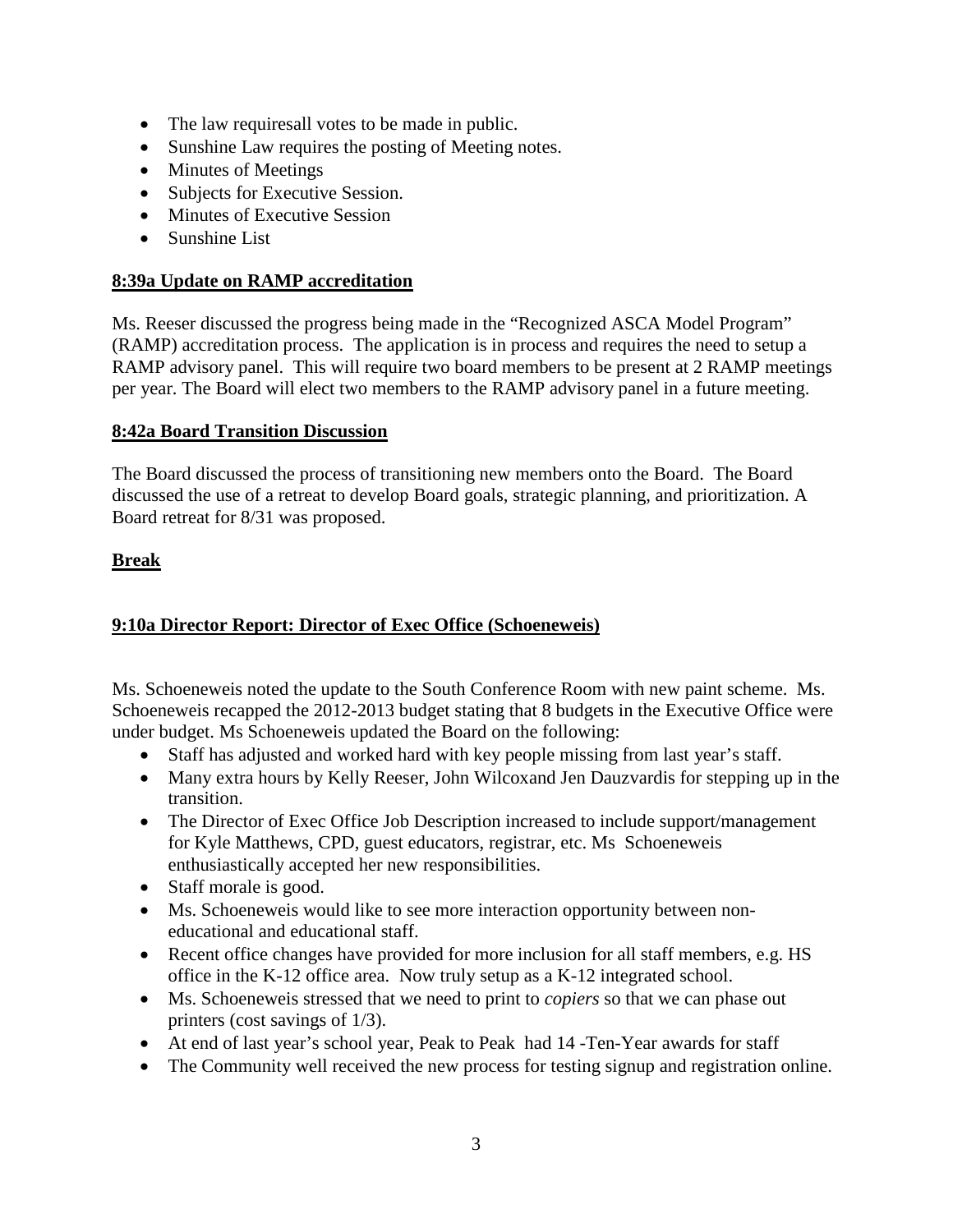- Staffing hiring for administration has met challenges. This included hiring  $14$  paras  $-3$ remaining. "We're in a good spot."
- Ms. Schoeneweis noted communications have been modified/updated. This includes:
	- o School Messenger implementation over the summer.
	- o Better targeting of messages using School Messenger.
	- o Switch to the Friday digest from the Speak to Peak and weekly emails; goal is to limit the amount of email traffic that families receive.
	- o Goal to get to website completely up to date, and trying to hire webmaster, the JD for which will be posted after the board meeting.
- Ms. Schoeneweis reminded that all Peak to Peak volunteers are required to submit 3 forms–background check consent, waiver and confidentiality forms.
- Ms. Schoeneweis recommended that Board member terms should be next to their photos on the web site.

## **9:28a Director Report: Director of Facilities(Wilcox)**

Mr. Wilcox reported:

- Custodial staffing is stable.
- 2013 finished on budget.
- Lawn care costs were significantly reduced through contract negotiations.
- Electrical surge in late June caused some damage to electrical components to the school. Field light outages were covered under 25 year warranty.
- IT upgrades (e.g. new cabling and wireless access points) were completed over the summer
- Solar contract was finalized. Mr. Wilcox thanked Mr. Willetto and Mr. Elliot for supporting a July 3 contract meeting. Solar modules will be delivered starting August 28 with September 10th as the official start date of solar installation. Installation is planned to be complete by October 31st.

# **9:35a Board Goals (Board)**

The Board initiated discussions regarding the Board goals for 2013/2014. Further refinement of these goals is planned for upcoming meetings. Topics of discussion included:

- School of Excellence
- Identifying realism in long-term planning
- Community Engagement
- Fundraising
- Succession planning
- Campus Security
- Messaging of goals

# **10:10a Overview of Budget Process, Bonus Pool**

Mr. Todd presented the budget process calendar and discussed the following topics:

• For the 2014-2015 school year, there is a possible Per Pupil Revenue (PPR) increase of 7%. There are also encouraging signs for revenue increases within the State and District.